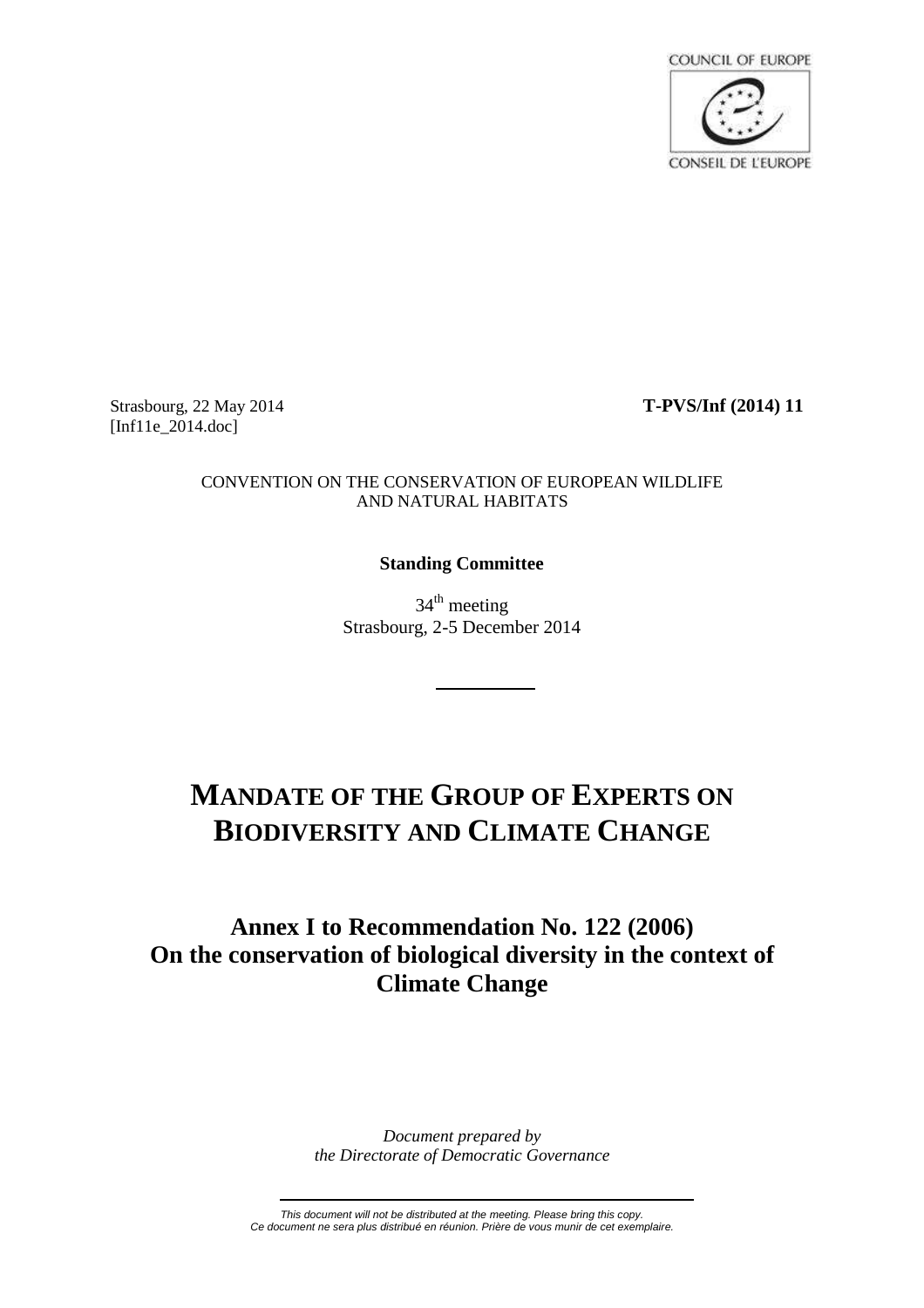**Annex I to Recommendation No. 122 (2006) of the Standing Committee on the conservation of biological diversity in the context of climate change, adopted by the Standing Committee on 30 November 2006** 

#### **TERMS OF REFERENCE FOR A GROUP OF EXPERTS ON BIODIVERSITY AND CLIMATE CHANGE**

#### **1. Scope**

- 1.1 to exchange information and review the effects of climate change on the biological diversity covered by the Bern Convention, including species and habitats, protected areas, and ecological networks;
- 1.2 to propose advice and guidance for use in developing appropriate adaptation and management policies and actions for the conservation of the biological diversity mentioned above, including key policies that impact on ecosystem goods and services;
- 1.3 to present to the Standing Committee specific proposals, guidance and/or recommendations covering 1.1 and 1.2 above, to help Parties address the challenges of climate change in the implementation of the Convention and its objectives.

#### **2. Composition**

- 2.1 Engage the expertise of Contracting Parties to the Bern Convention, including members of other Groups of Experts established under the Bern Convention and under other Conventions, as appropriate, as well as relevant observers.
- 2.2 The Group of Experts may call on additional expertise on an *ad hoc* basis.

#### **3. Methodology and timeframe**

3.1 The work of the Group of Experts will take account of the report "Conserving European Biodiversity in the Context of Climate Change" by Michael B. Usher [CO-DBP (2005) 3 revised], as well as of existing relevant instruments and initiatives at the national, European and international level, including the following:

#### *3.1.1 at the international level*

- $\triangleright$  the 2005 Millennium Ecosystem Assessment:
- $\triangleright$  the Convention on Biological Diversity, the Convention on Migratory Species and its related agreements, and the Ramsar Convention on Wetlands;
- $\triangleright$  the Global Taxonomy Initiative;
- $\triangleright$  the IPCC report "Climate Change 2001: Impacts, Adaptation, and Vulnerability";
- $\triangleright$  the five-year programme of work on impacts, vulnerability and adaptation to climate change, adopted under the UNFCCC;
- $\triangleright$  the Regional Seas Conventions.